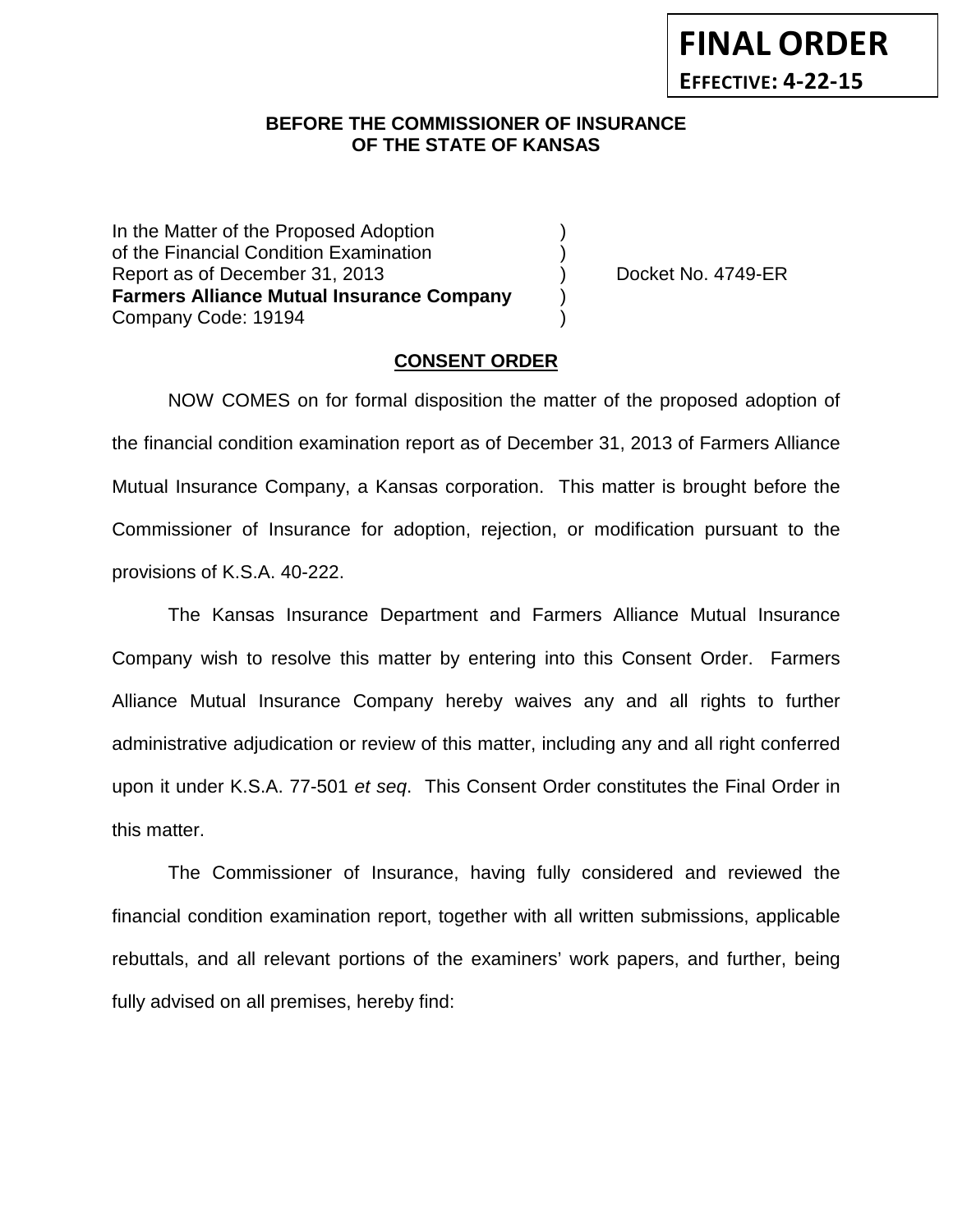#### **Policy Reasons**

It is stated policy of the State of Kansas that whenever the Commissioner of Insurance deems it necessary, an examination of the affairs and financial condition of any insurance company in the process of organization, applying for admission, or doing business in this State can be undertaken. In all cases, such an examination must occur once every five (5) years. Through the examination process, the insurance consuming public will be well served and protected.

#### **Findings of Fact**

1. The Commissioner of Insurance has jurisdiction over this matter pursuant to K.S.A. 40-222.

2. An examination of Farmers Alliance Mutual Insurance Company was undertaken by the Kansas Insurance Department and was completed on February 13, 2015.

3. The examiner-in-charge tendered and filed with the Kansas Insurance Department a verified written report of the examination within thirty (30) days following completion of the examination, to wit; February 20, 2015.

4. Following receipt of the verified report, the Kansas Insurance Department transmitted the report to Farmers Alliance Mutual Insurance Company, on March 17, 2015, with a duly executed notice advising the company of its opportunity to prepare and submit to the Kansas Insurance Department a written submission or rebuttal with respect to any and all matters contained in the report. Farmers Alliance Mutual Insurance Company was further advised that any written submission or rebuttal needed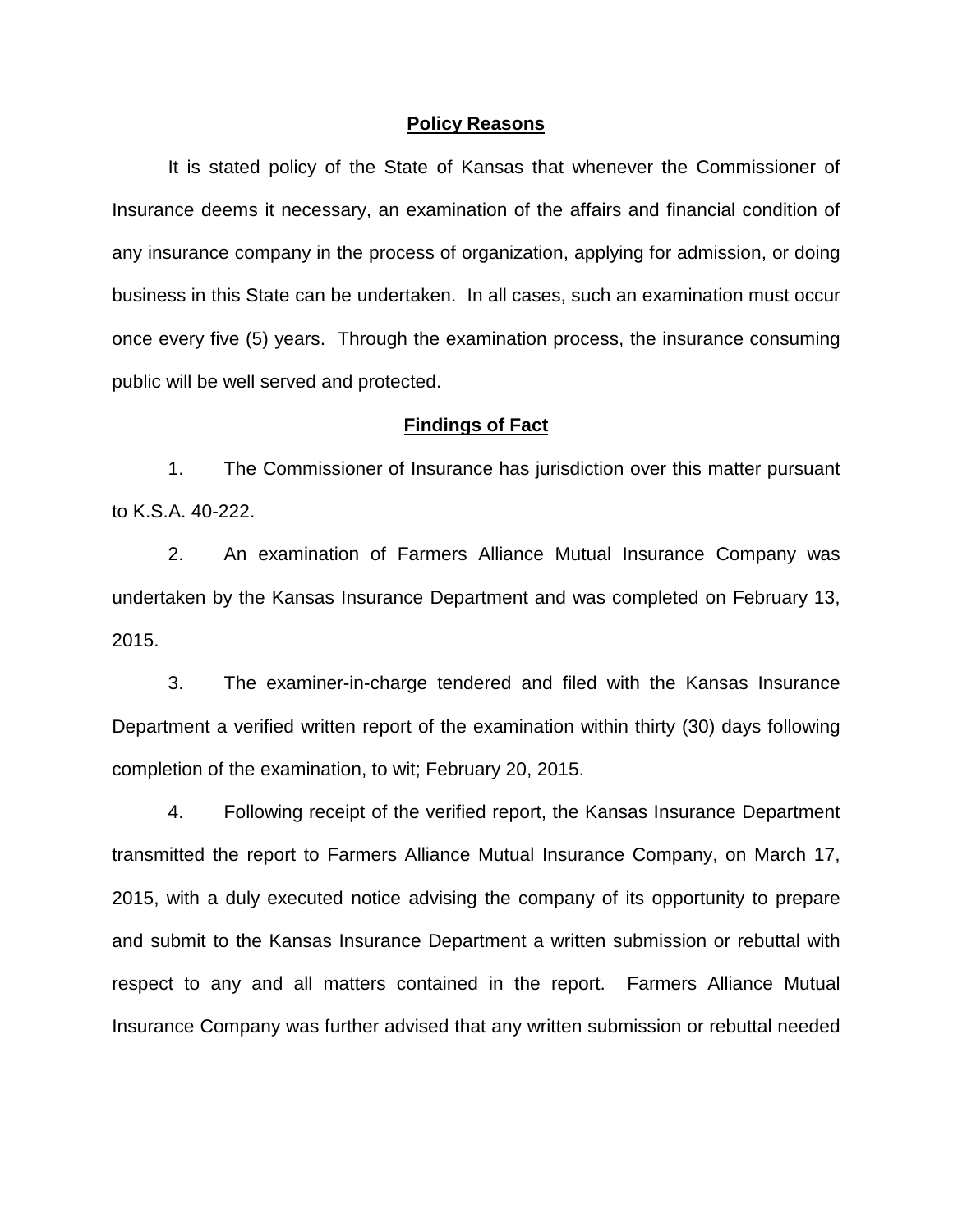to be filed with the Kansas Insurance Department no later than thirty (30) days after receipt of the verified report.

5. Farmers Alliance Mutual Insurance Company filed a written acceptance of the verified report on March 25, 2015.

6. Based upon the written submission tendered by Farmers Alliance Mutual Insurance Company, the company took no exceptions to matters contained in the verified report.

7. Within thirty (30) days of the end of the time period allowed for written submission or rebuttal, the Commissioner of Insurance fully reviewed the report, together with all written submissions and rebuttals provided by Farmers Alliance Mutual Insurance Company. The Commissioner of Insurance further reviewed all relevant workpapers.

8. No other written submissions or rebuttals were submitted by Farmers Alliance Mutual Insurance Company.

### **Conclusion of Law**

9. K.S.A. 40-222(k)(2) provides:

"Within 30 days of the end of the period allowed for the receipt of written submissions or rebuttals, the commissioner shall fully consider and review the report, together with any written submissions or rebuttals and any relevant portions of the examiners workpapers and enter an order:

- (A) Adopting the examination report as filed or with modification or corrections. If the examination report reveals that the company is operating in violation of any law, regulation or prior order of the commissioner, the commissioner may order the company to take any action the commissioner considers necessary and appropriate to cure such violations; or
- (B) rejecting the examination report with directions to the examiners to reopen the examination for purposes of obtaining additional data,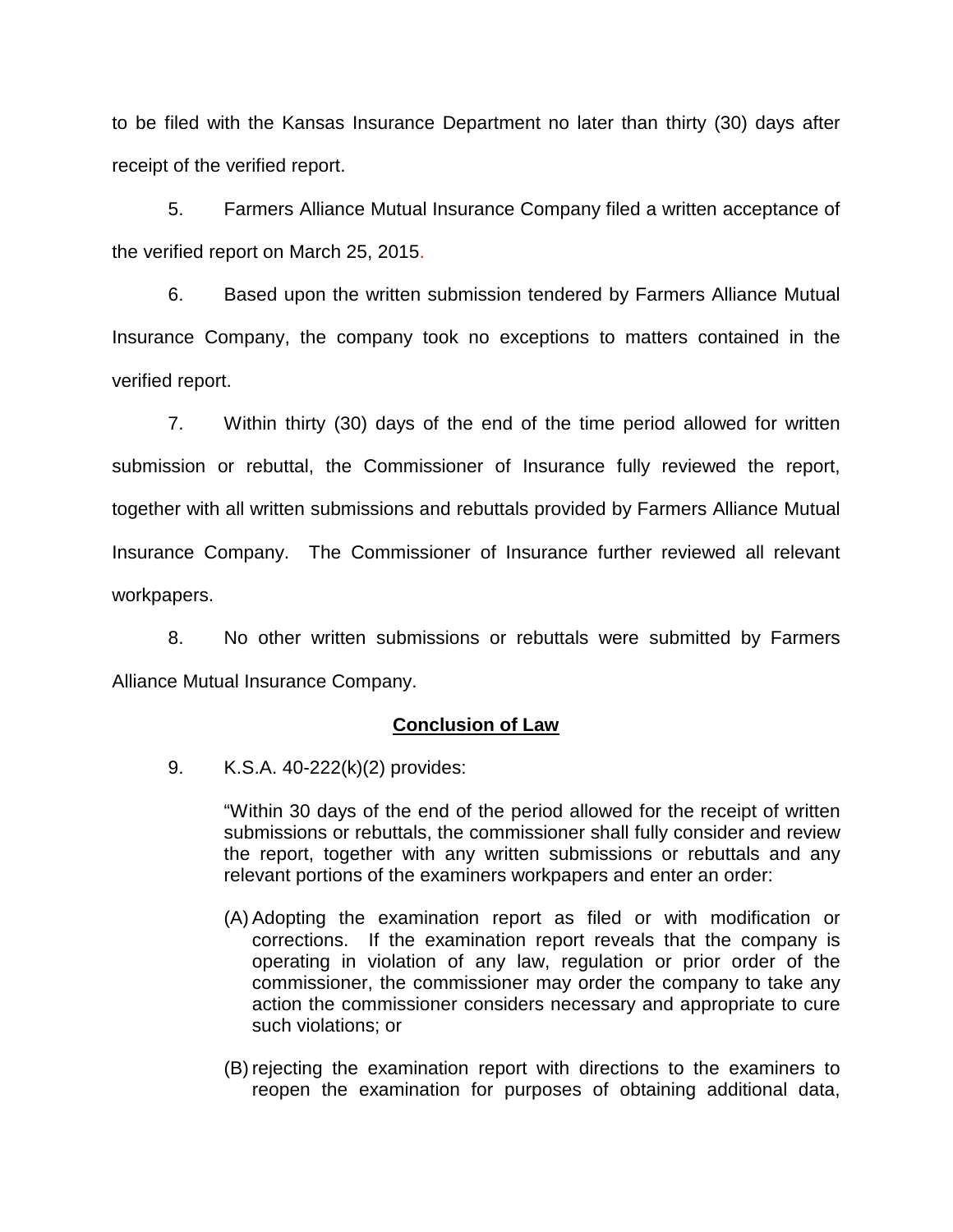documentation or information, and refiling pursuant to subsection (k); or

(C)call and conduct a fact-finding hearing in accordance with K.S.A. 40- 281 and amendments thereto for purposes of obtaining additional documentation, data, information and testimony."

10. Based upon the Findings of Fact enumerated in paragraphs #1 through #8 above, the financial condition examination report as of December 31, 2013 of Farmers Alliance Mutual Insurance Company should be adopted.

# **IT IS THEREFORE, BY THE COMMISSIONER OF INSURANCE, ORDERED THAT:**

1. The financial condition examination report as of December 31, 2013 of

Farmers Alliance Mutual Insurance Company hereby is adopted.

2. The Commissioner of Insurance retains jurisdiction over this matter to issue any and all further Orders deemed appropriate or to take such further action necessary to dispose of this matter.

**IT IS SO ORDERED THIS \_\_22nd\_\_ DAY OF \_\_\_\_April\_\_\_\_\_, 2015 IN THE CITY OF** 

**TOPEKA, COUNTY OF SHAWNEE, STATE OF KANSAS.**



/s/ Ken Selzer Ken Selzer, CPA Commissioner of Insurance

By:

/s/ Diane Minear Diane Minear Interim General Counsel